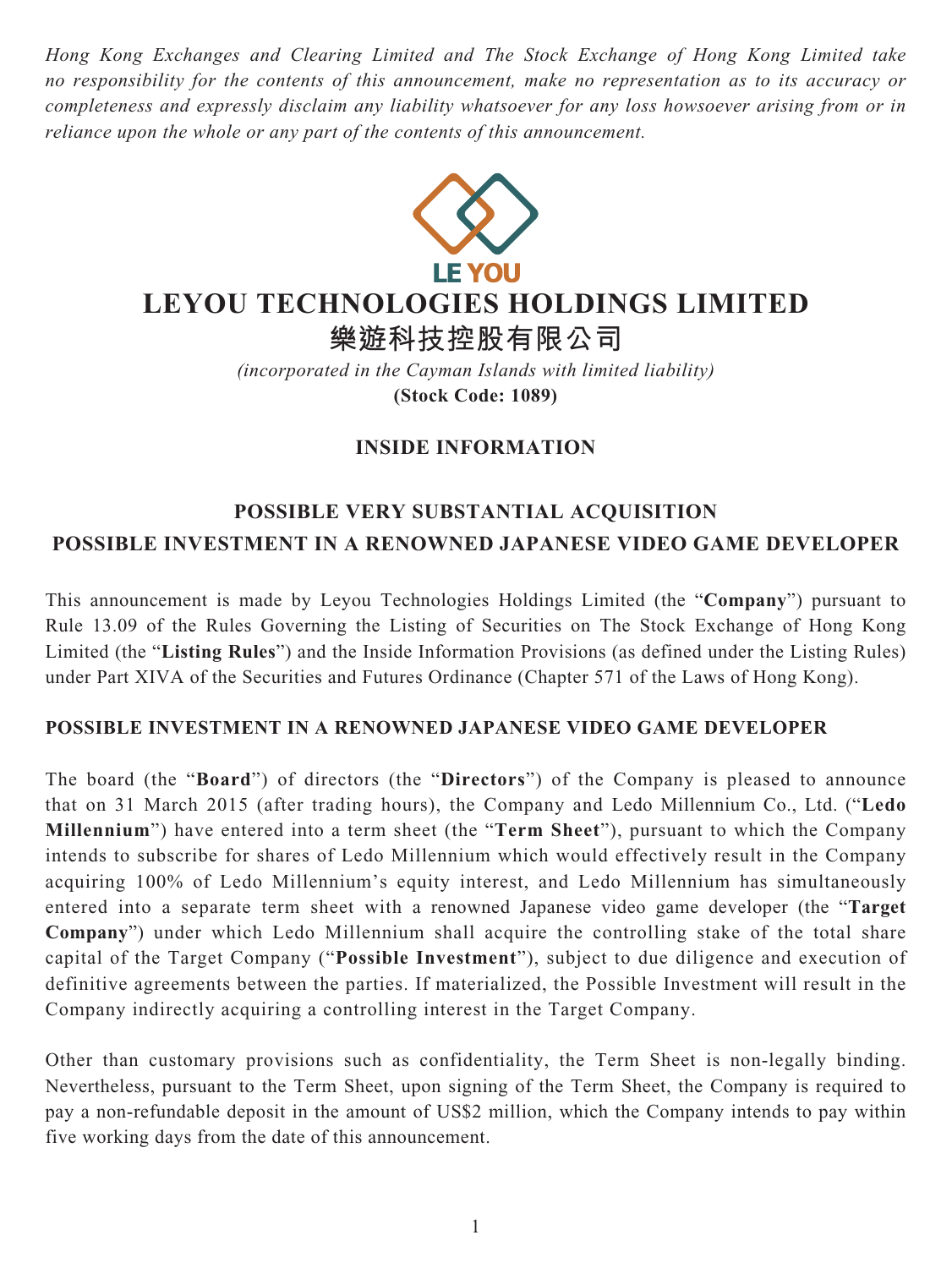As of the date hereof, in relation to the Possible Investment, the Company and Ledo Millennium have not yet entered into any legally binding definitive agreement. From the date of the Term Sheet until 30 June 2015, Ledo Millennium and its existing shareholder agree not to solicit offers from any other parties for any financing and asset or share transfers of Ledo Millennium without the consent of the Company.

#### **REASONS FOR THE POSSIBLE INVESTMENT**

The Target Company is principally engaged in the business of video game development on mobile, console and PC platforms worldwide.

The Board believes the Possible Investment will allow the Company to expand to the new business of operation of mobile video games and potentially broaden its revenue stream. Furthermore, the Board considers the high growth of mobile video game users will also be a new customer source for the Group's strategic initiative of expanding into the video game market and will provide synergistic opportunities with the impending acquisition of Digital Extremes. The Directors are of the view that the terms of the term sheet are fair and reasonable and in the interest of the Company and the Shareholders as a whole.

# **LISTING RULES IMPLICATIONS**

The payment of the non-refundable deposit of US\$2 million under the Term Sheet does not constitute a notifiable transaction of the Company under Chapter 14 of the Listing Rules.

As of the date hereof, the exact amount of the Possible Investment has not been finalized. However, based on currently available information, it is expected that, if materialized, the Possible Investment will constitute a very substantial acquisition under the Listing Rules. The Company will comply with the then applicable Listing Rules requirements upon entering into any definitive agreement in respect of the Possible Investment.

# **INFORMATION ABOUT LEDO MILLENNIUM**

Ledo Millennium, a company incorporated under the laws of the British Virgin Islands, is a wholly owned subsidiary of BZ Entertainment Co., Ltd., a company incorporated under the laws of the British Virgin Islands. BZ Entertainment Co., Ltd. is an investment holding company.

# **INFORMATION ABOUT THE TARGET COMPANY**

The Target Company is a historically distinguished video game hardware and software company with headquarters in Osaka, Japan. The Target Company primarily operates as a third party video game developer and publisher on all major platforms including arcade, PS2, PS3, XBOX 360, Wii and PC. Classic franchise games published or owned by the Target Company include, but is not limited to, the genre of fighting games, run and gun games, and a rail shooter arcade game. The Target Company is most notable for creating a video game platform in the form of home game console in the 1990s. Their most popular and successful console was a portable handheld machine with coloured graphics launched in 1999.